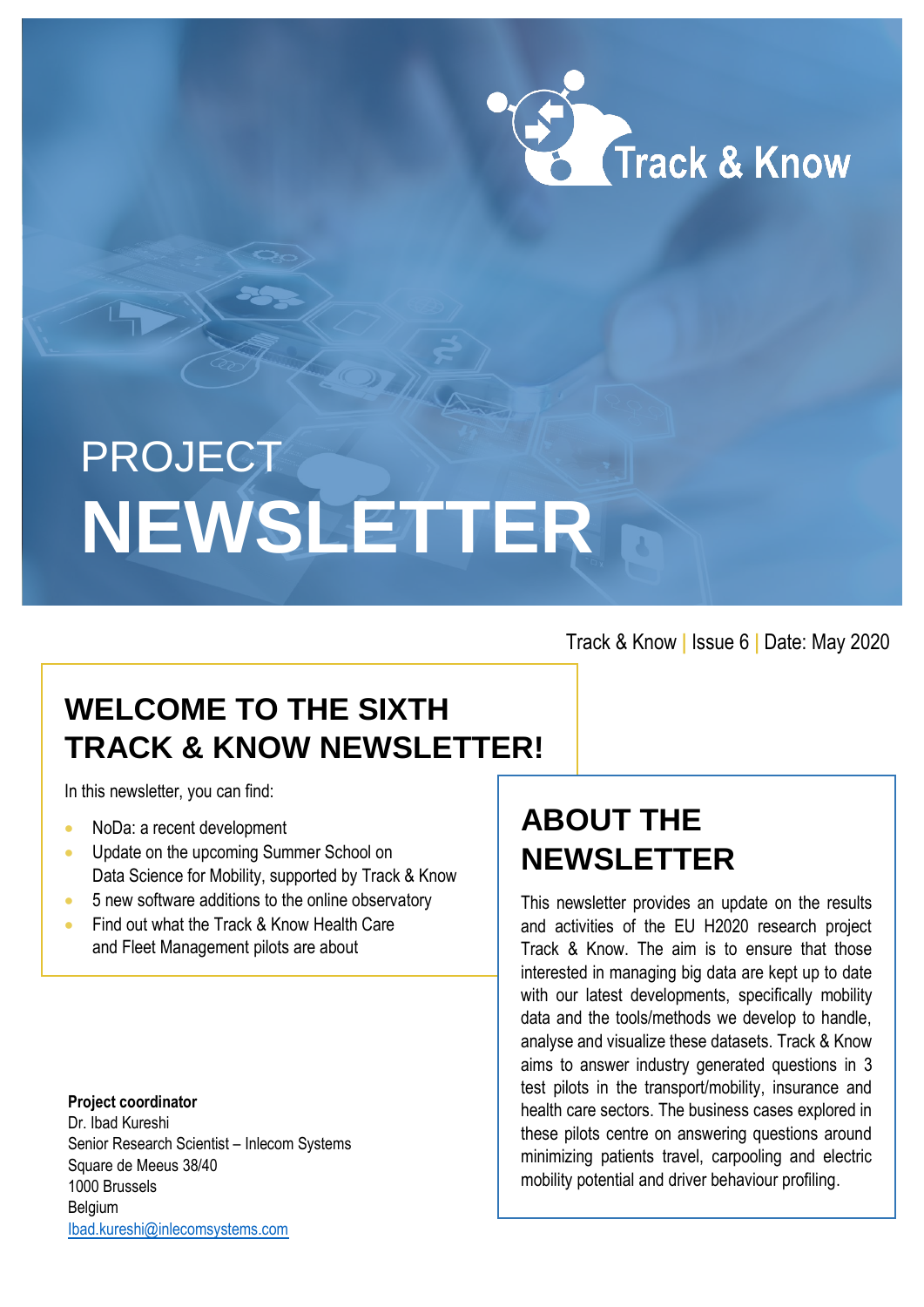### **NoDA: a recent development within Track & Know**

Researchers from **University of Piraeus**, Greece (**Track & Know Consortium partners**) have developed a unified operator's framework to access big data that alleviates the burden of learning the query languages of each NoSQL database store. They call this framework **NoDA** (Unified NoSQL Data Access Operators). Currently the operators are developed for mobility related (trajectories-based) big data. Its primary focus is on scalable mobility data management, in particular spatial and spatio-temporal operators. This work is part of the development **of a Big data processing (BDP)** tool box within the Track & Know project.

> More details on this development can be read from the [article,](https://www.ds.unipi.gr/spades/sstd19.pdf) where the NoDA framework applicability is discussed in detail.

For more updates on Track & Project, please visit the website [https://trackandknowproject.eu](https://trackandknowproject.eu/) .

NoDA resides between application code and data storage as a bridge for data access, and aims at "hiding" the query language of the underlying store from the developer. The key features are as follows:

- It is **s***imple* in terms of using a familiar vocabulary of generic operations (filter, project, sort, etc.), without mixing the data model and the query language of the individual NoSQL store in the application code.
- The framework is *unified* because the exact same operations are used for querying different NoSQL stores.
- NoDA does not require the data to be moved; it queries the data on their original NoSQL store which distinguishes it from the existing similar solutions.
- In addition to common operators such as boolean and comparable ones, NoDA supports operators oriented to spatial (2D) and spatio-temporal (3D) data, called Geographical Operators (or Geo-Operators in short).



Fig. 1: The vision of NoDa in Track & Know.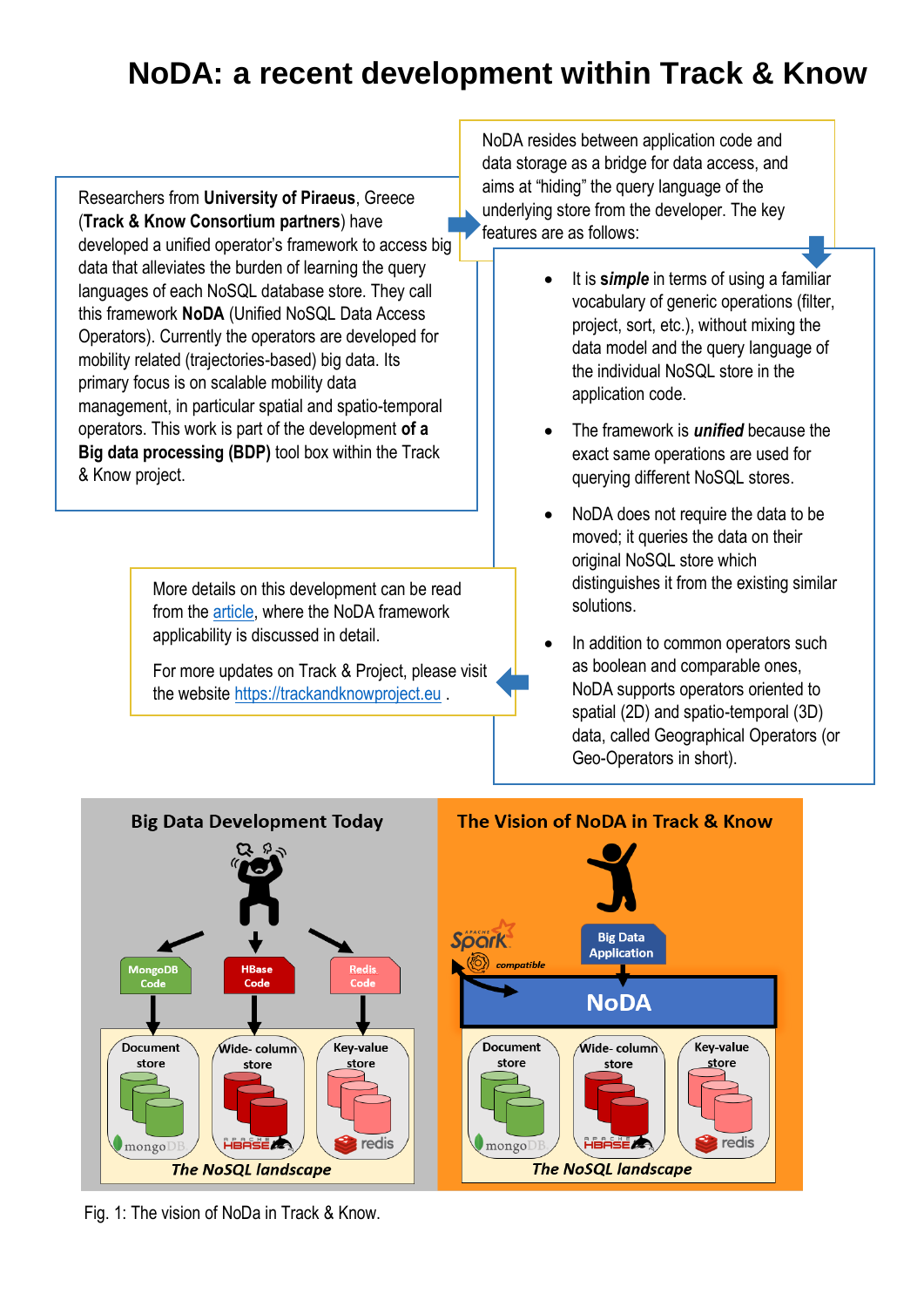### **Postponed: First International Summer School on Data Science for Mobility**



**IMPORTANT! Due to the coronavirus outbreak the summer school is postponed to October 12 – 16, 2020. More information and updates on the scientfic and social program will follow shortly.** 

#### **About**

The objective of the **First International Summer School on Data Science for Mobility,** supported by Track & Know, is to offer to participants both visionary keynote speeches and hands-on mini courses. The keynote speeches are given by leading experts on maritime and aviation domains introducing analysis challenges a large quantity of very complex mobility data generated every day.

#### **Aim of the school**

Massive amounts of spatio-temporal data, representing trajectories of moving objects are produced by an ever-increasing number of diverse, real-life applications, ranging from mobile to social media apps and surveillance systems, from vehicle tracking systems to IoT mobile sensors. Such mobility-aware traces come in huge numbers and very complex forms, and can be enriched with multiple different semantic dimensions. These semantically enriched trajectories have the potential to unveil novel challenges in several domains, such as urban, maritime and aviation.

#### **Course aim**

At the end of the course, each attendee will:

- Understand how to analyse mobility data with deep learning techniques
- Understand how machine learning and AI methods can be tailored to mobility data
- Understand how to manage Big Mobility Data
- Gain significant hands-on experience with state-of-the-art technologies and tools
- Have a vision of open research as well as technological challenges customized to key application areas and domains

The explosion in Data Science is happening now. The Big Data technological infrastructure has reached maturity. Significant interest from the research community is being shown towards the Big Data Value Analytics reference model: data management, data processing, data analytics, data visualization. The time is right for the field of Mobility Data Science to follow the trend!

**Click here [for full info](http://master-school.isti.cnr.it/%20.) and updates**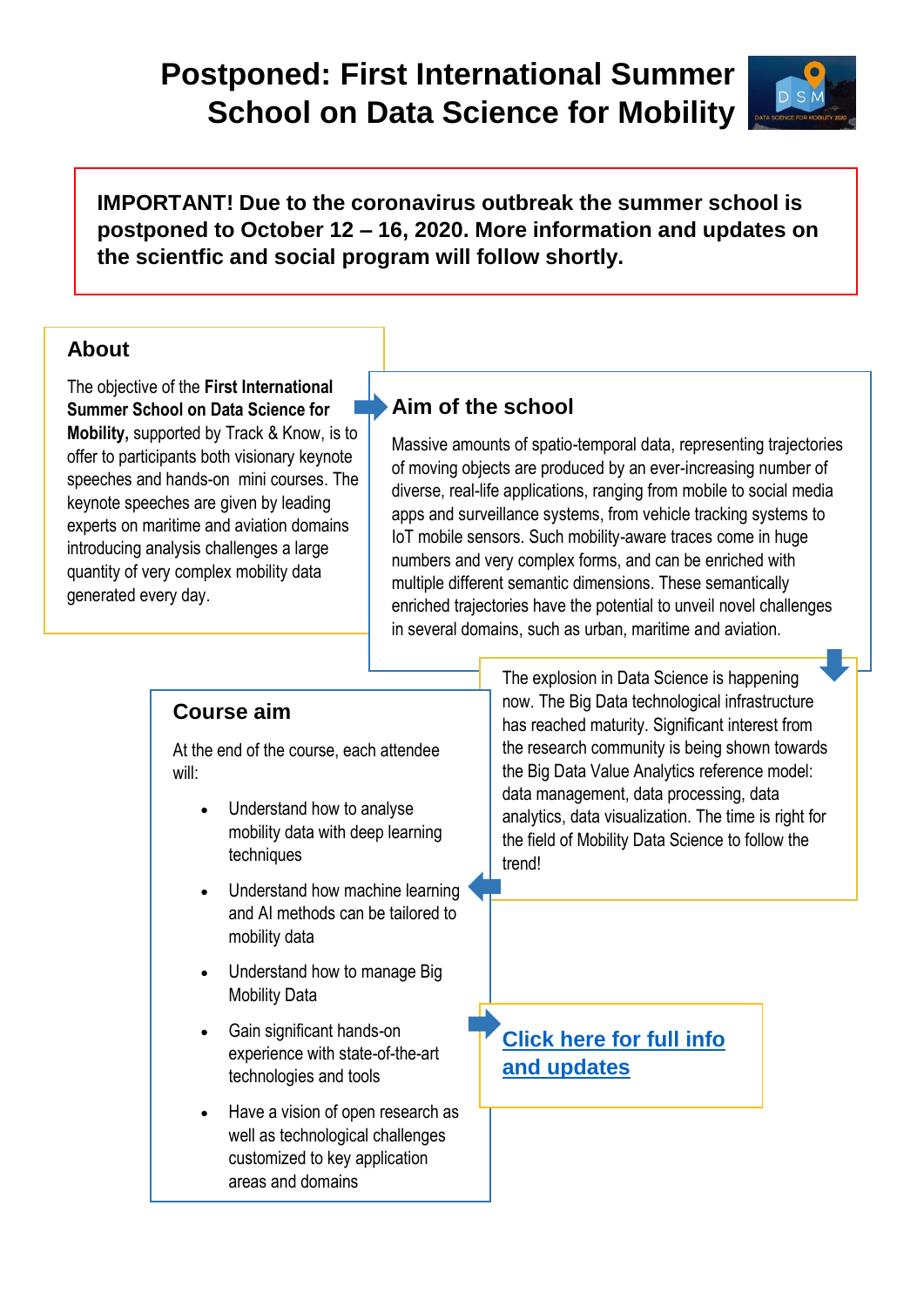### **5 new software additions to the online observatory (all part of the BDP tool box)**

#### **1. Distributed Subtrajectory Clustering**

Trajectory clustering is an **important operation of knowledge discovery from mobility data**. Especially nowadays, the need for performing advanced analytic operations over massively produced data, such as mobility traces, in efficient and scalable ways is imperative. However, discovering clusters of complete trajectories can overlook significant patterns that exist only for a small portion of their lifespan. Here, we address the **problem of Distributed Subtrajectory Clustering (DSC)** in an efficient and highly scalable way.

#### **3. Distributed Subtrajectory Join**

Joining trajectory datasets is a significant operation in mobility data analytics and the cornerstone of various methods that aim to extract knowledge out of them. In the era of Big Data, the production of mobility data has become massive and, consequently, performing such an operation in a centralized way is not feasible. Here, we address the problem of Distributed Subtrajectory Join (DSJ) processing by utilizing the MapReduce programming model. The problem that we address is as follows: given two sets of trajectories (or a single set and its mirror in the case of self-join), identify all pairs of maximal ``portions'' of trajectories (or else, subtrajectories) that move close in time and space w.r.t. a spatial threshold  $\epsilon_{sp}$  and a temporal tolerance  $ε_t$ , for at least some time duration δt.

#### **2. Run-Time Event Calculus**

RTEC is an Event Calculus implementation optimised for stream reasoning.

#### **Features**

- Interval-based.
- Sliding window reasoning.
- Interval manipulation constructs for non-inertial fluents.
- Caching for hierarchical knowledge bases.
- Support for out-of-order data streams.
- Indexing for handling efficiently irrelevant data.

#### **Applications**

RTEC has been used for: Maritime monitoring, Activity recognition, Fleet management, City transport & traffic management.

#### **4. Distributed Subtrajectory Similarity Matrix**

An open source implementation of the Distributed Subtrajectory Similarity Matrix solution by employing an updated subtrajectory join procedure and similarity function.

#### **5. Online Relational Learning**

Refactored, latest version of OLED & WOLED plus more tools for for online logical & relational learning.

**Download [this software](https://trackandknowproject.eu/file-repository/?eeSFLF_ListFolder=Track-and-Know-Software)  [via the online Track &](https://trackandknowproject.eu/file-repository/?eeSFLF_ListFolder=Track-and-Know-Software)  [Know observatory](https://trackandknowproject.eu/file-repository/?eeSFLF_ListFolder=Track-and-Know-Software)**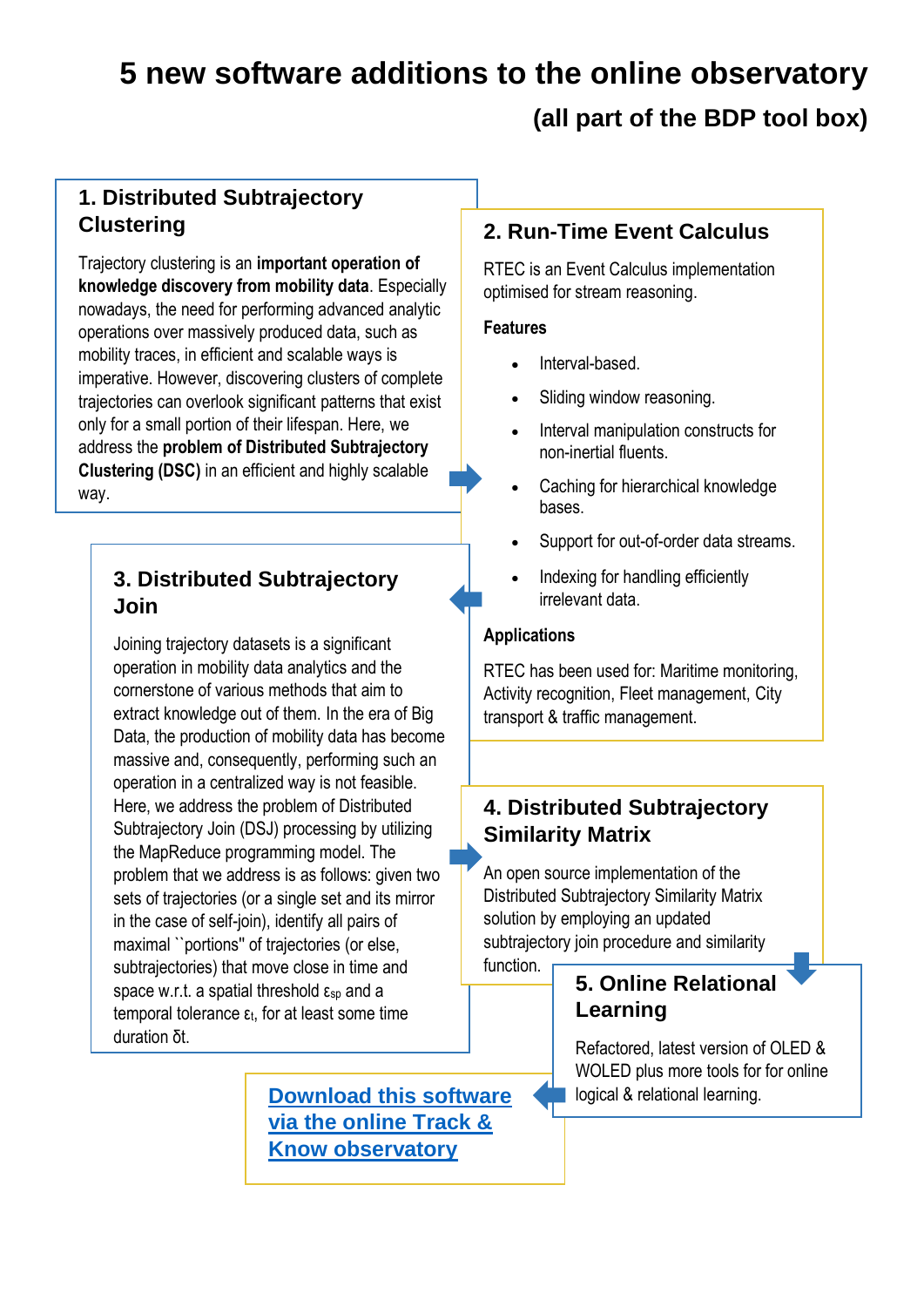#### **BIG DATA IN HEALTHCARE SERVICES**

**FACT:** 1.5 million adults in the UK have Obstructive Sleep Apnoea (OSA) but only 330,000 patients are diagnosed and receiving treatment. OSA patients are around 3 times more likely to be involved in a crash than a regular driver and Sleepiness whilst driving accounts for around 20% of all motor vehicle collisions



Pic. 2: Current vs optimal locations of 10 exchange locations

**[''Sleep well –](https://trackandknowproject.eu/wp-content/uploads/2019/10/Sleep-Well-Drive-Safely-.pdf) drive safely – a tale of [mobility tracking and Big Data''](https://trackandknowproject.eu/wp-content/uploads/2019/10/Sleep-Well-Drive-Safely-.pdf)** won "Success Story Awards 2019" at the BDV PPP summit 2019 in Riga (i.e. the primary event for driving European innovation in Big Data and Artificial Intelligence)

#### **Track & Know health pilot highlighted on ITV Anglia (UK)**

Last March, [ITV Anglia News](https://www.itv.com/news/anglia/) put the spotlight on Track & Know's health pilot at NHS Royal Papworth Hospital in Cambridge, UK. They paid a visit to **Dr. Ian Smith** at the hospital ward where patients with Obstructive Sleep Apnea (OSA) receive treatment and also focussed on the ongoing research within the framework of this H2020 project. **Researcher Kieran Lee** explained how this pilot study measures driving behaviour by recording brain waves and using phone apps. The study ultimately aims to develop a test which will indicate to people if it is safe for them to drive. **[Watch it here!](https://trackandknowproject.eu/2020/03/16/track-know-health-pilot-highlighted-on-itv-anglia-uk/)**

**PROBLEM 1:** Royal Papworth Hospital's patients have to perform at least 4 long journeys to get access to the oximetry test because of improper distribution of oximeters' pick-up points. The results are **increased travel distance, no-show rate and waiting times.**

**The role of big data:** To use known risk factors of OSA and open source data to predict likely high OSA risk areas and redistribute oximeters to locations where most patients live, improving service quality

**PROBLEM 2:** The absence of measures to qualify whether OSA patients are safe to drive on the road.

**The role of big data:** To use some of the methods of tracking GPS data and accelerometer to understand driving **SUCCES STORY behaviour of OSA patients** 



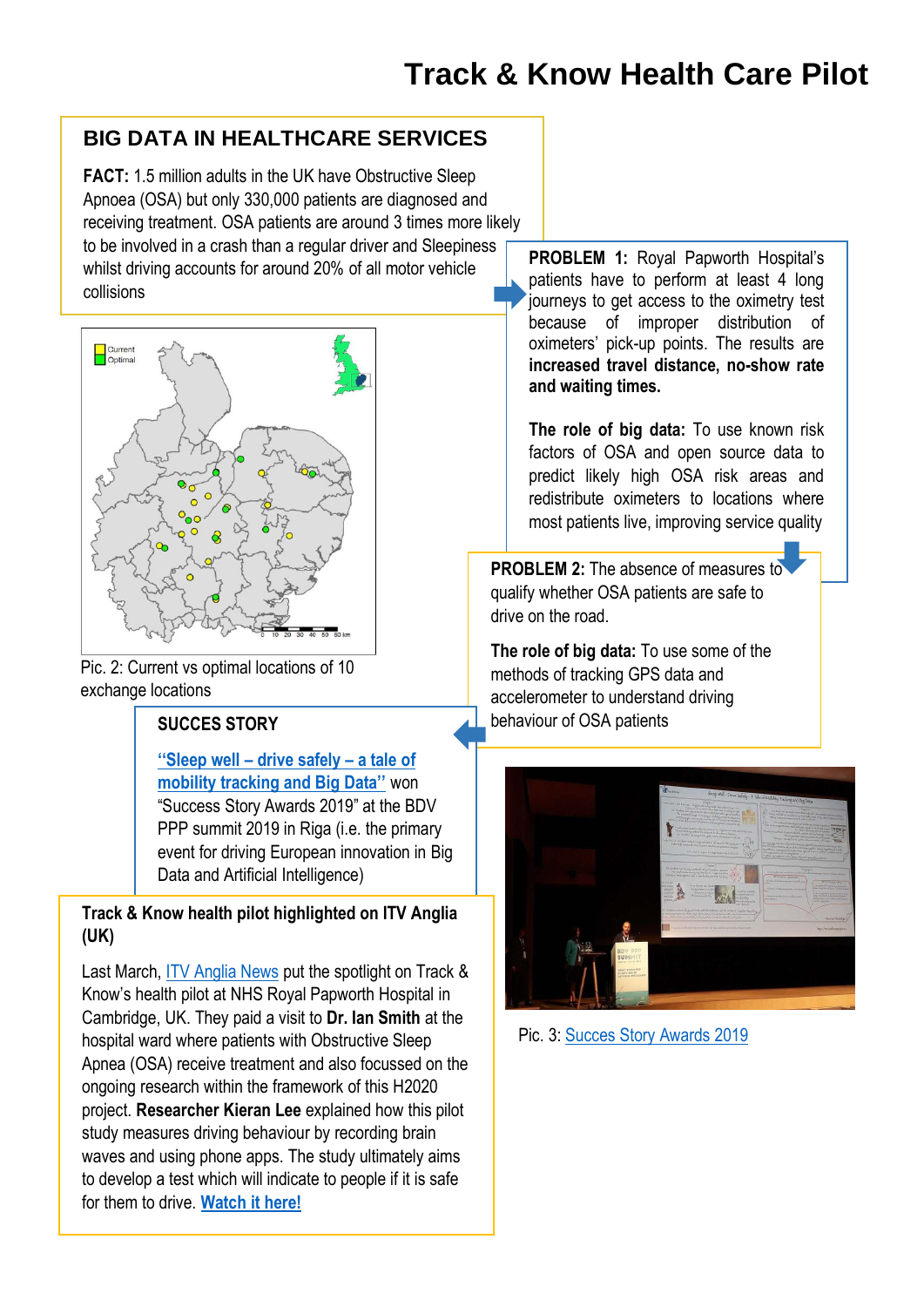#### **BIG DATA INNOVATIONS IN FLEET MANAGEMENT**

The enormous volume of mobility data in this new era thanks to on-board devices, sensors and wireless connectivity has posed new challenges in the world of mobility big data management. However, Track&Know's set of toolboxs, including Big Data Processing (BDP), Big Data Analytics (BDA), Complex Event Recognition (CER), Visual Analytics (VA) can enable the applications of big data to become opportunities to innovate the management and operation of fleet management systems.



Pic. 4: Positioning of Track&Know Toolboxes against the BDVA reference model architecture

#### **CONTEXTUALISED ANALYSIS OF MOVEMENT EVENTS**

To identify and investigate potentially dangerous driving behaviors in commercial fleet vehicles, the approach transforms big data of vehicle trajectories extracted from tracking devices to a visual analytics workflow to analyse dynamic attributes of moving vehicles before and after the event of interest.

**1st step:** Selection of the events of interest with their times and locations. (e.g. harsh braking, harsh acceleration …)

**BDP** aims at supporting novel and scalable, solutions of high throughput addressing storage, efficient access, indexing, partitioning and load balancing for Big spatio-temporal data with reliable data collection modes and a set of big data operators. Therefore, increased number of external sources are integrated (e.g. weather, points of interest …); invalid coordinates and invalid speed calculations due to errors are reduced in the fleet monitoring system.

**BDA** deliver scalable trajectory data mining techniques for voluminous data and real-time techniques to incrementally capture recurring or rapidly evolving phenomena.

- With **support for computing intensive, analytic processing and machine learning techniques**, BDA helps identify driving behavior excess per driver, identify patterns leading to improved fleet maintenance costs and support preventive maintenance recommendations based on tracked parameters (service downtime, etc.)
- With **Future Location Predictation**, BDA helps proactively identify traffic hot spots per day and its alternative routes
- With **Trajectory Prediction**, BDA helps provide recommendations for fuel consumption reduction based on the overall fleet performance optimization, provide accurate estimations of future travel distances and increase the recommendations for alternative routes based on fuel economy and road conditions.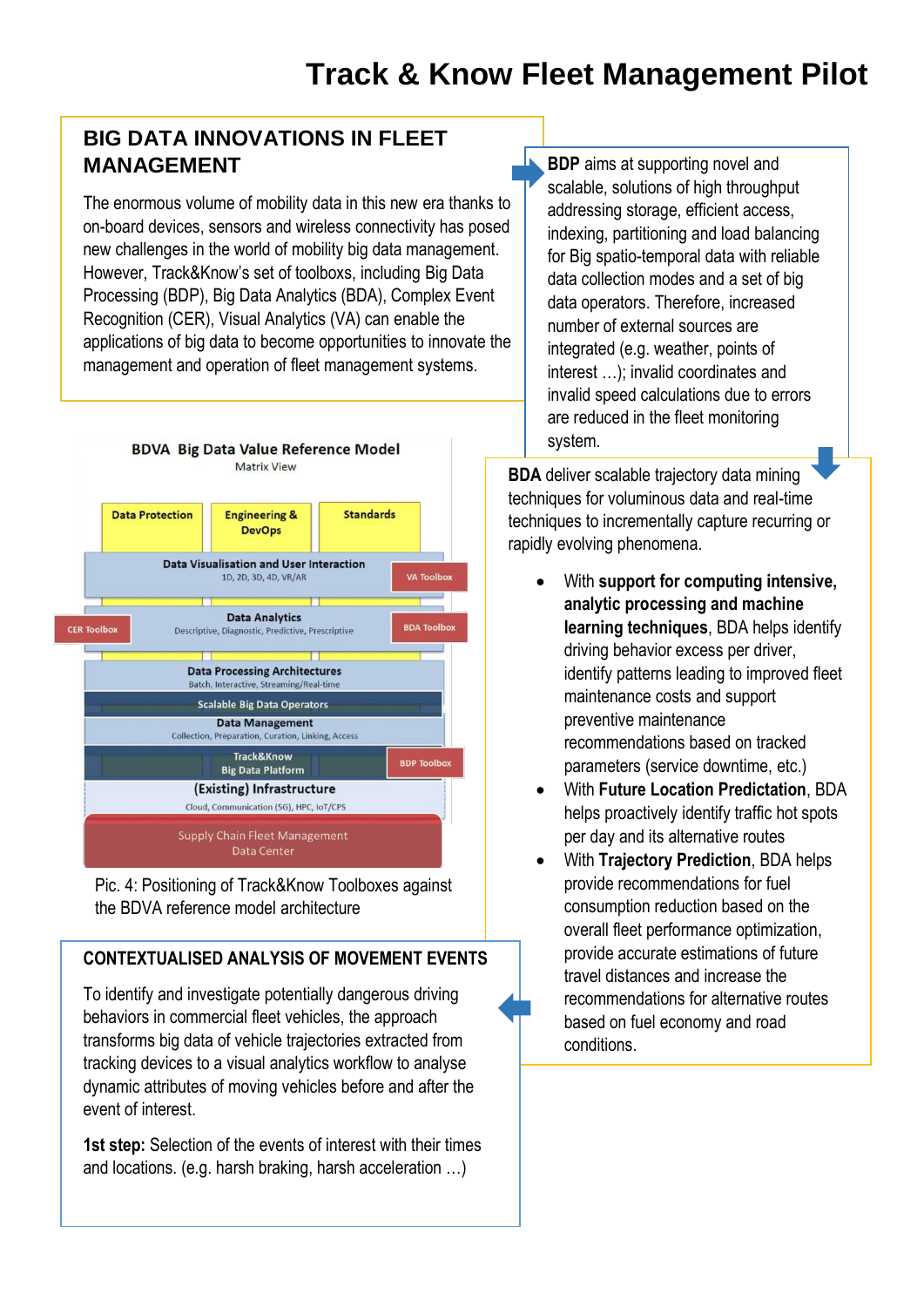**2nd step:** Selection of the relevant attributes (e.g. speed, engine status, fuel amount …), the desired window in relation to the event time and the temporal resolution considering the sampling rate of the available data  $\rightarrow$  Each event is then characterised by a vector of contextual attribute values.

**3rd step:** Repeated patterns are discovered by applying clustering to the vectors of all events with an appropriate similarity measure and the clustering technique.  $\rightarrow$  Attribute characteristics of the clusters are presented in visual displays for comparison and semantic interpretation.



Pic. 6: Example of visual analytics interface

**4th step:** Investigation of the spatial and temporal distribution of the clusters  $\rightarrow$  Identification of spatial or spatio-temporal "hot spot".

**FACT:** Siming Chen and other research collaborators for their research work on [''Contextualised analysis of movement events''](https://trackandknowproject.eu/2019/06/07/track-know-research-work-received-eurova-2019-best-paper-award/) that received the best paper award in EuroVA 2019 workshop held jointly with EuroVis 2019 Conference in Lisbon (Portugal) on June 3-6, 2019.





(a) Category 1: Intra-city (Passing City) Events<br>(Cluster 1,3,4,5,7,8,9)

(b) Category 2: Inter-city Events<br>(Cluster 2,6,10,11)

Pic. 7: Example of comparison of spatial distribution of events with *distinct context patterns*